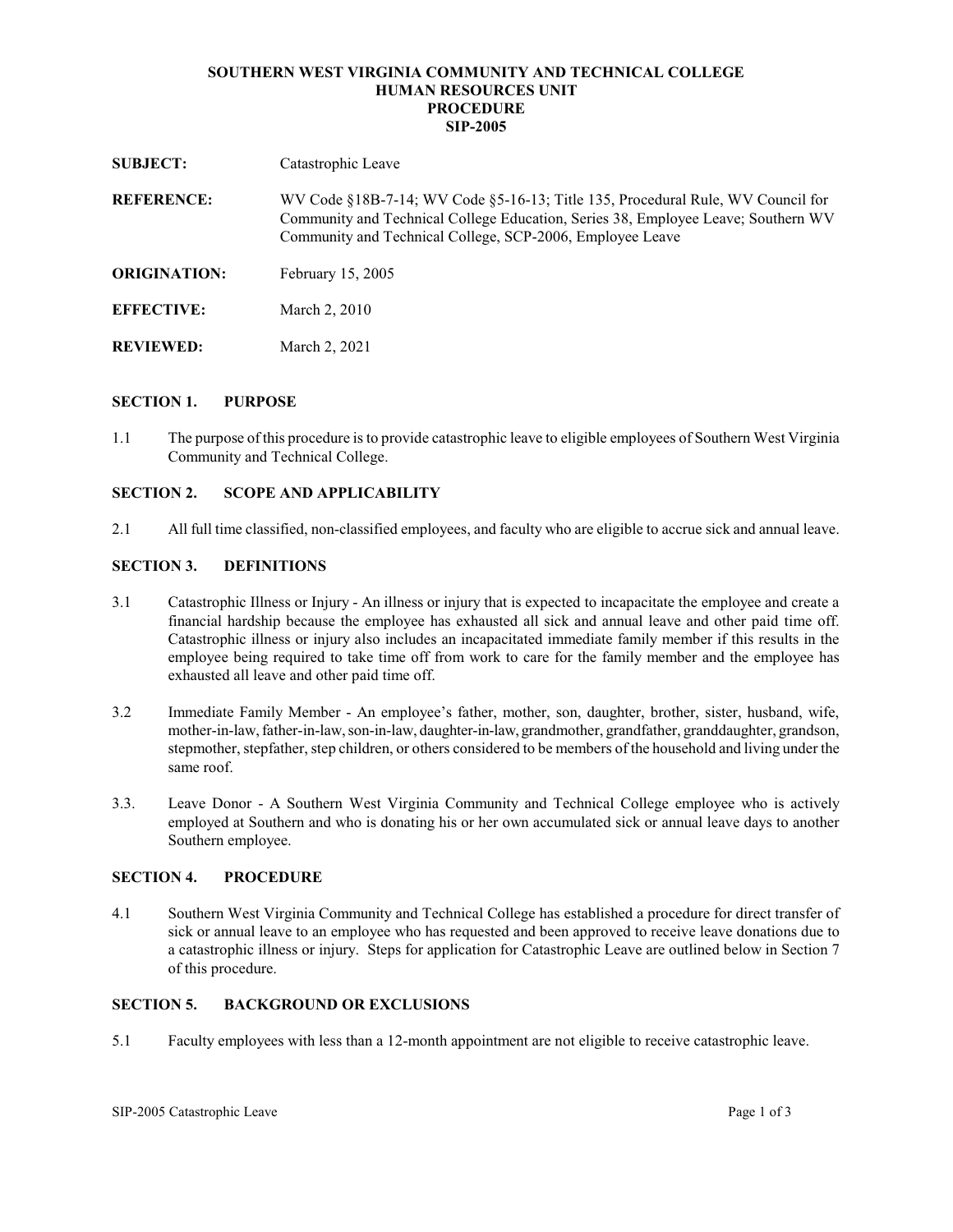#### **SECTION 6. GENERAL PROVISIONS**

- 6.1 SCP-2006 Employee Leave allows eligible employees of Southern West Virginia Community and Technical College who are facing qualifying medical situations and have exhausted their leave accruals to maintain their income for a limited period of time by requesting and, upon approval, receiving catastrophic leave donations from co-workers.
- 6.2 The catastrophic leave direct transfer program provides for sick and annual leave to be donated on an individual basis at the request of the employee upon appropriate medical verification that the individual is unable to work due to the catastrophic illness or injury as determined by the president or her/his designee.
- 6.3 An employee receiving the transfer of leave shall have any time which is donated credited to such employee's leave record in one-day increments and reflected as a day-for-day addition to the leave balance of the receiving employee. The leave record of the donating employee shall have the donated leave reflected as day-for-day reduction of the leave balance.
- 6.4 The president or her/his designee may approve catastrophic leave for periods of less than twelve (12) months in duration pending re-evaluation of the medical condition by the treating licensed physician. However, use of any donated leave may not exceed a maximum of twelve (12) continuous calendar months for any one catastrophic illness or injury.
- 6.5 A recipient's approved catastrophic leave shall run concurrently with other leaves of absence as appropriate including, but not limited to, any leave taken under the provisions of the Family Medical Leave Act (FMLA) or the Americans with Disabilities Act (ADA). No provision in this procedure shall supersede the requirements of the FMLA or the ADA.
- 6.6 The total amount of leave received by transfer may not exceed an amount sufficient to ensure the continuance of regular compensation and shall not be used to extend insurance coverage pursuant to Section 13, Article 16, Chapter 5 of the West Virginia Code, which relates to insurance coverage for state employees.
- 6.7 The employee receiving donations of leave shall use any leave personally accrued on a monthly basis prior to receiving additional donated leave.
- 6.8 Catastrophic leave payments to an employee will be terminated upon approval of other wage replacement or annuity benefits, whether the premiums were paid by the employee or the employer (i.e., long or short term disability payment, Social Security Disability payments, etc.). Thus, an employee may not receive catastrophic leave payments in addition to other benefits which provide monetary payments to the employee.
- 6.9 Employees are not required to donate leave to another employee. Any leave donated, but not used, shall be returned to the donor employee.
- 6.10 Direct transfer ofleave may be inter-institutional. The president or her/his designee shall notify in writing other institutional presidents requesting that the institution consider the transfer of leave by either the direct transfer method or from the institution's leave bank. Upon approval of the receiving president, transfer leave will be made through the Human Resources Department.

## **SECTION 7. RESPONSIBILITIES AND PROCEDURES**

7.1 Primary Responsibility - The Office of Human Resources shall have primary responsibility for the implementation and oversight of the provisions of this procedure. Employees and supervisors are responsible as follows: